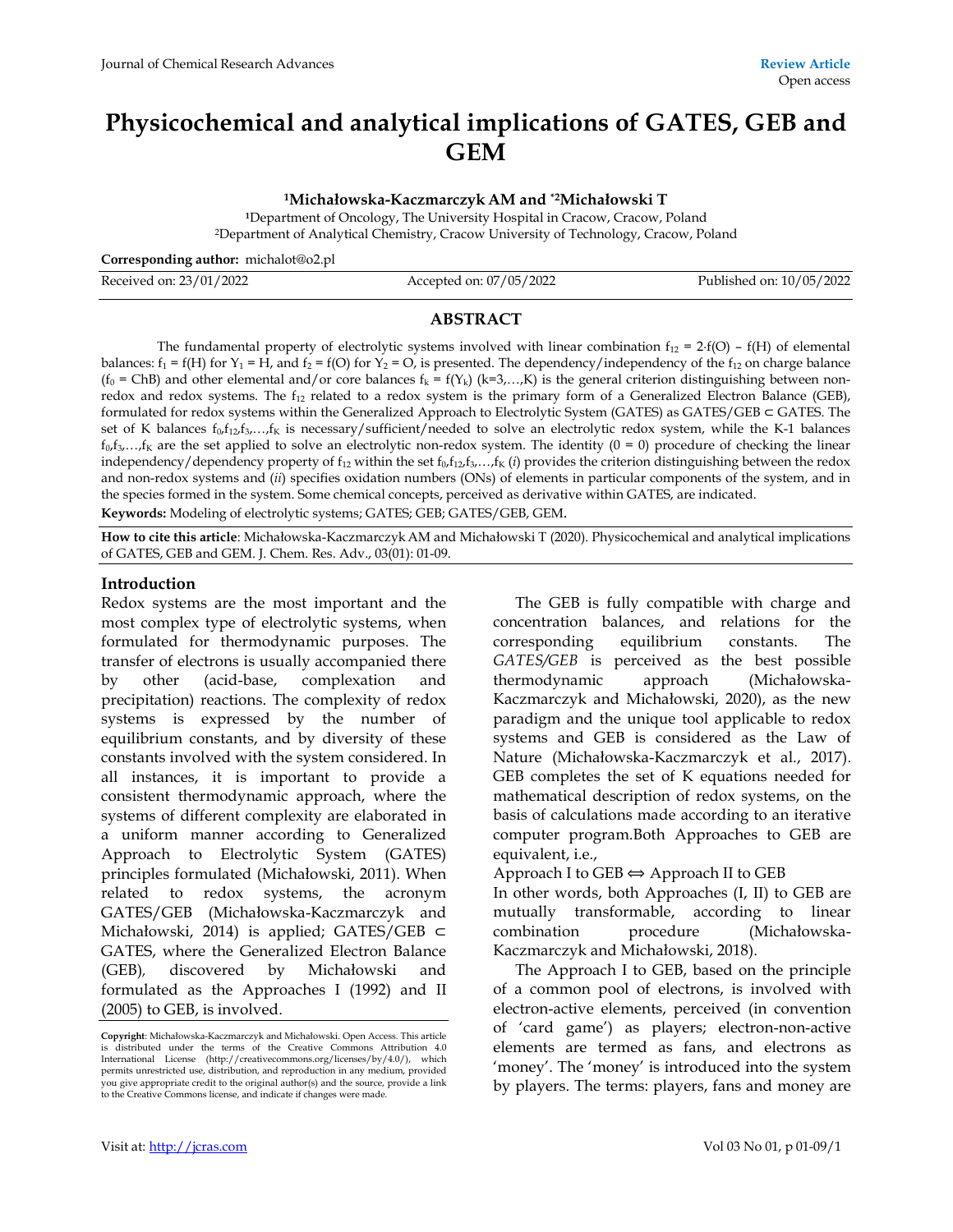then applied as parities/analogy to redox systems.

The Approach II to GEB originates from the linear combination  $f_{12} = 2 f_2 - f_1 = 2 f(O) - f(H)$  of elemental balances:  $f_1 = f(H)$  for H, and  $f_2 = f(O)$ for O, formulated for a redox system. For a nonredox system,  $2 f(O) - f(H)$  is a linear combination of charge balance  $f_0 = ChB$ , and other elemental/core balances  $f_k = f(Y_k)$  (k=3,...,K), where  $Y_k \neq H$ , O. For a redox system,  $f_0, f_{12}, f_3, \ldots, f_K$ is a set of K linearly independent balances, whereas for a non-redox system we have the set of K – 1 linearly independent balances  $f_0, f_3, \ldots, f_K$ , i.e.  $f_1$  and  $f_2$ , and then  $f_{12} = 2 f_2 - f_1$  are not involved in the set of balances related to a non-redox system. Then linear dependency or independency of  $f_{12}$ and  $f_0, f_3, \ldots, f_K$  distinguishes between redox or nonredox systems [44-51].In a non-redox system, only fans ('lookers-on') are involved within the set of balances  $f_0, f_3, \ldots, f_K$ .

A core is considered as a cluster of different atoms with defined composition (expressed by chemical formula), structure and external charge, unchanged in the system in question. For example, SO<sup>4</sup> -2 is a core within different sulfate species in the set (1) specified below.

The Approach II, when compared with the Approach I, offers several advantages Although derivation of GEB according to the Approach II is more laborious (time-consuming), it enables to formulate this balance without prior knowledge of oxidation numbers (ONs) for the elements, involved in opponents forming a system, and in species of the system thus formed. The composition (expressed by chemical formula) of the components and species, together with their external charges, are required; it provides an information sufficient to formulate the GEB. It is the paramount advantage of the Approach II to GEB over the Approach I to GEB, where prior knowledge of ON's is needed. Anyway, the ON – representing the degree of oxidation of an element in a compound and in a species – is a contractual concept. In this regard, formulation of GEB according to Approach II is far more useful than the Approach I, particularly when applied to complex organic species in redox systems of biological origin, where radical and ion-radical species are formed (Wybraniec et al., 2013).

What is more, the players and fans, as ones perceived from the Approach I viewpoint, are not indicated *a priori* within the Approach II. The Approach I, considered as a "short" version of

GEB, is more convenient when oxidation numbers for all elements of the system are known beforehand. Within the Approach II to GEB, the roles of oxidants and reductants are not ascribed *a priori*to particular components forming the redox system, and to the species formed in this system. In other words, full 'democracy' is established *a priori* within GATES/GEB, where oxidation number, oxidant, reductant, equivalent mass, and stoichiometric reaction notation are the redundant concepts only. The fact that  $f_{12} = 2 \cdot f(O) - f(H)$  is the primary form of GEB indicates clearly the exquisite role of H and O in redox systems, especially in aspect of insignificantly small concentrations of free electrons, as those calculated and discussed. All other(earlier and more contemporary) approaches of other authors to formulation of electrolytic redox systems were also reviewed and thoroughly criticized/disqualified (Michalowski et al., 2015) .

Formulation of redox systems with kinetic effects involved was presented. A three phase (liquid-liquid+solid) extraction redox system was formulated. The GATES/GEB formulation for relatively simple redox systems is provided by references (Meija et al., 2017).

The dynamic buffer capacity for redox systems, the concept formulated first by Michałowski is similar - in its external form - to that proposed by him for acid-base systems, of different complexity (Toporek et al., 2014).

The GATES/GEB formulation was also applied for analytical purposes, namely for Gran (I and II) methods modified purposefully for redox and nonredox systems. The formulation based on the Approach II principle was applied for electrolytic systems in mixed-solvent media. Some examples of more acceptable formulation of redox systems according to stoichiometric principles are provided (Michałowski et al., 2014).

The GATES, and GATES/GEB in particular, provide very important regularities unknown in earlier literature, where the key role was ascribed to stoichiometric notation. GATES provides a deep insight into the nature of the investigated system. Among others, it enables to formulate the Generalized Equivalence Mass (GEM) concept, with none reference to a stoichiometric notation. *Preliminary assumptions and notation* 

For modeling purposes, realized according to *GATES principles*, we assume a closed system, matter  $\Leftrightarrow$  system/subsystems  $\Leftrightarrow$  heat *separated from its environment by diathermal*(freely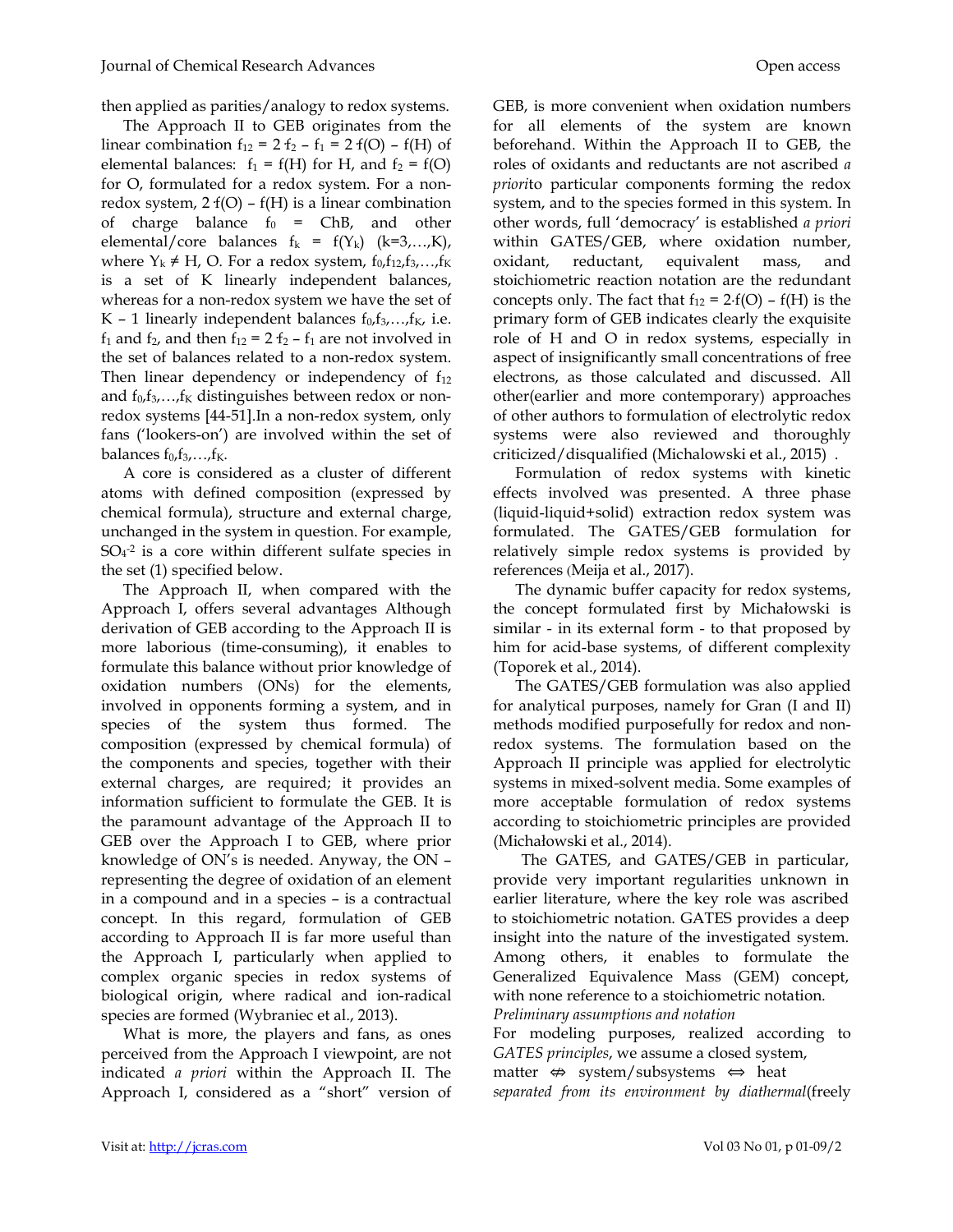permeable by heat) *walls* as boundaries*,*  preventing  $(\n\Leftrightarrow)$  thematter  $(e.g., H_2O, CO_2, O_2,...)$ exchange but allowing  $(\Leftrightarrow)$  the exchange of heat, resulting from exo- or endothermic processes occurred in the system (Michałowski, 2011)*.* 

The energies of chemical reactions are much smaller than energies of nuclear or thermonuclear (fusion) transformations, where the mass change ∆m resulting from an energy ∆E evolved in these reactions is measurable, when estimated according to the formula  $\Delta E = \Delta m \cdot c^2$ . In chemical reactions, even for reaction  $H_{2(g)} + 0.5O_{2(g)} = H_2O_{(1)}$  ( $\Delta H^{\circ} = -$ 286 kJ/mol H<sub>2</sub>O), the mass change equal  $\Delta m =$ ∆H<sup>o</sup>/c<sup>2</sup> = – 3.18·10-9 g, is negligible (not measurable) when compared with 18 g of  $H_2O$ ; (g) – gas, (l) – liquid (phase). Neutralization, hydration, hydrolysis or dilution phenomena give much smaller heat effects.

The closed systems are an approximation of open systems tested in common, laboratory practice. In modeling of such systems, it is assumed that an effect of the matter (e.g.  $H_2O$ ,  $CO<sub>2</sub>, O<sub>2</sub>$  exchange with the environment is negligibly small during the period designed for a chemical operation, such as titration  $T \Rightarrow D$ , perceived as a dynamic process, where titrant T (titrating solution) is added in successive portions into titrand D (solution titrated); D and T are subsystems of the D+T system thus formed. The energy exchange between the D+T system and the environment allows the titration to be performed under isothermal conditions. The temperature stability of the D+T system is, in turn, one of the preliminary conditions ensuring stability of the corresponding equilibrium constants. The titration is considered here as a quasistatic process realized in aqueous medium*, under isothermal conditions.*

The terms: components of the D and T subsystems and species in the D+T system are distinguished. After mixing the components, a mixture of defined species is formed. Thus the components form D and T, and the species enter the D+T system thus formed. The components and species are involved in the related balances.

It is justifiable to start the balancing from the numbers of particular entities:  $N_{0j}$  – for components  $(j = 1,...,J)$  represented by  $H_2O$  and solutes, and  $N_i$  – for species (ions and molecules) of i-th kind  $X_i^{z_i} \cdot n_{iW}$  (i = 1,...,I), where I is the number of kinds of the species. The mono- or twophase electrolytic system thus obtained involve N<sub>1</sub> molecules of  $H_2O$  and  $N_i$  species of i-th kind,

 $X_i^{z_i} \cdot n_{iW}$  (i=2, 3,...,I), specified briefly as  $X_i^{z_i}$  (N<sub>i</sub>, n<sub>i</sub>), where  $n_i \equiv n_i$ <sub>W</sub>  $\equiv n_i$ <sup>H<sub>2</sub>O. For ordering purposes, we</sup> write: H<sup>+1</sup> (N<sub>2</sub>, n<sub>2</sub>), OH<sup>-1</sup> (N<sub>3</sub>, n<sub>3</sub>),..., i.e.,  $z_2 = 1$ ,  $z_3 =$  $-1$ , ... . The  $X_i^{z_1}$ 's, with different numbers of H<sub>2</sub>O molecules involved in  $X_i^{z_i} \cdot n_{iW}$ , e.g.  $H^{+1}$ ,  $H_3O^{+1}$  and  $H_9O_4^{+1}$ ;  $H_4IO_6^{-1}$ ,  $IO_4^{-1}$ ;  $H_2BO_3^{-1}$ ,  $B(OH)_4^{-1}$ ;  $AlO_2^{-1}$ ,  $\mathrm{Al(OH)}_{4}$ <sup>-1</sup>; Fe(OH)<sub>3</sub> and FeOOH, are considered equivalently, i.e., as the same species in this medium. The  $n_i = n_iw = n_iH_2O$  values are virtually unknown – even for  $X_2^{z_2} = H^{+1}$  in aqueous media, and depend on ionic strength (I) of the solution.

We address to aqueous media, whose species  $X_i^{z_i}$ will be considered in their natural/factual form, i.e., as hydrates  $X_i^{z_i} \cdot n_{iW}$ , where  $z_i$  is a charge of this species  $(z_i = 0, \pm 1, \pm 2,...)$ , expressed in terms of elementary charge unit,  $e = F/N_A$  (F – Faraday's constant, N<sub>A</sub> – Avogadro's number),  $n_{iW}$  ( $\geq$  0) is the mean number of water (W=H2O) molecules attached to  $X_i^{z_i}$ . For these species in aqueous medium, we apply the notation  $X_i^{z_i}(N_i, n_i)$ , where  $N_i$ is a number of entities of these species in the system,  $n_i = n_{iW}$ .

Static and dynamic systems are distinguished here. A s*tatic system is obtained after a disposable mixing s*pecific chemical compounds as solutes, and water as solvent. *A d*ynamic system can be realized according to titrimetric mode, where V mL of titrant T, added in successive portions into  $V_0$  mL of titrand D, and  $V_0+V$  mL of D+T mixture is obtained at this point of the titration, if the volumes are additive; D and T are subsystems of the D+T system*.*

*A dynamic redox D+T system composed of non-redox subsystems D and T* 

We consider here non-redox subsystems:

(1) D ( $V_0$ ) subsystem, composed of FeSO<sub>4</sub>.7H<sub>2</sub>O  $(N_{05})$  + H<sub>2</sub>SO<sub>4</sub> (N<sub>06</sub>) + H<sub>2</sub>O (N<sub>07</sub>) + CO<sub>2</sub> (N<sub>08</sub>); (2) T (V) subsystem, composed of  $Ce(SO<sub>4</sub>)<sub>2</sub>·xH<sub>2</sub>O (N<sub>01</sub>) +$  $H_2SO_4(N_{02}) + H_2O(N_{03}) + CO_2(N_{04});$ and (3)  $D+T$  (V<sub>0</sub>+V) redox system, as the mixture of D and T, where the following species are formed:  $H_2O(N_1)$ ,  $H^{+1} (N_2, n_2)$ ,  $OH^{-1} (N_3, n_3)$ ,  $HSO_4^{-1} (N_4, n_4)$ ,  $SO_4$ <sup>-2</sup> (N<sub>5</sub>, n<sub>5</sub>), H<sub>2</sub>CO<sub>3</sub> (N<sub>6</sub>, n<sub>6</sub>), HCO<sub>3</sub><sup>-1</sup> (N<sub>7</sub>, n<sub>7</sub>),  $\rm CO_3$ -2 (N $_{8}$ , n $_{8}$ ), Fe<sup>+2</sup> (N $_{9}$ , n $_{9}$ ), FeOH $^{+1}$  (N $_{10}$ , n $_{10}$ ), FeSO $_{4}$  $(N_{11}, n_{11})$ , Fe<sup>+3</sup> (N<sub>12</sub>, n<sub>12</sub>), FeOH<sup>+2</sup> (N<sub>13</sub>, n<sub>13</sub>), Fe(OH)2<sup>+1</sup> (N<sub>14</sub>, n<sub>14</sub>), Fe<sub>2</sub>(OH)2<sup>+4</sup> (N<sub>15</sub>, n<sub>15</sub>), FeSO<sub>4</sub>+1  $(N_{16}, n_{16})$ , Fe $(SO_4)_2$ <sup>-1</sup> (N<sub>17</sub>, n<sub>17</sub>), Ce<sup>+4</sup> (N<sub>18</sub>, n<sub>18</sub>), CeOH+3 (N<sub>19</sub>, n<sub>19</sub>), Ce<sub>2</sub>(OH)3<sup>+5</sup> (N<sub>20</sub>, n<sub>20</sub>), Ce<sub>2</sub>(OH)<sub>4</sub>+4 (N<sub>21</sub>, n<sub>21</sub>), CeSO<sub>4</sub><sup>+2</sup> (N<sub>22</sub>, n<sub>22</sub>), Ce(SO<sub>4</sub>)<sub>2</sub> (N<sub>23</sub>, n<sub>23</sub>),  $Ce(SO<sub>4</sub>)<sub>3</sub>$ <sup>-2</sup> (N<sub>24</sub>, n<sub>24</sub>), Ce<sup>+3</sup> (N<sub>25</sub>, n<sub>25</sub>), CeOH<sup>+2</sup>(N<sub>26</sub>,  $(n_{26})$ , CeSO<sub>4</sub><sup>+1</sup> (N<sub>27</sub>, n<sub>27</sub>), Ce(SO<sub>4</sub>)<sub>2</sub><sup>-1</sup> (N<sub>28</sub>, n<sub>28</sub>),  $Ce(SO<sub>4</sub>)<sub>3</sub>$ <sup>-3</sup> (N<sub>29</sub>, n<sub>29</sub>) (1)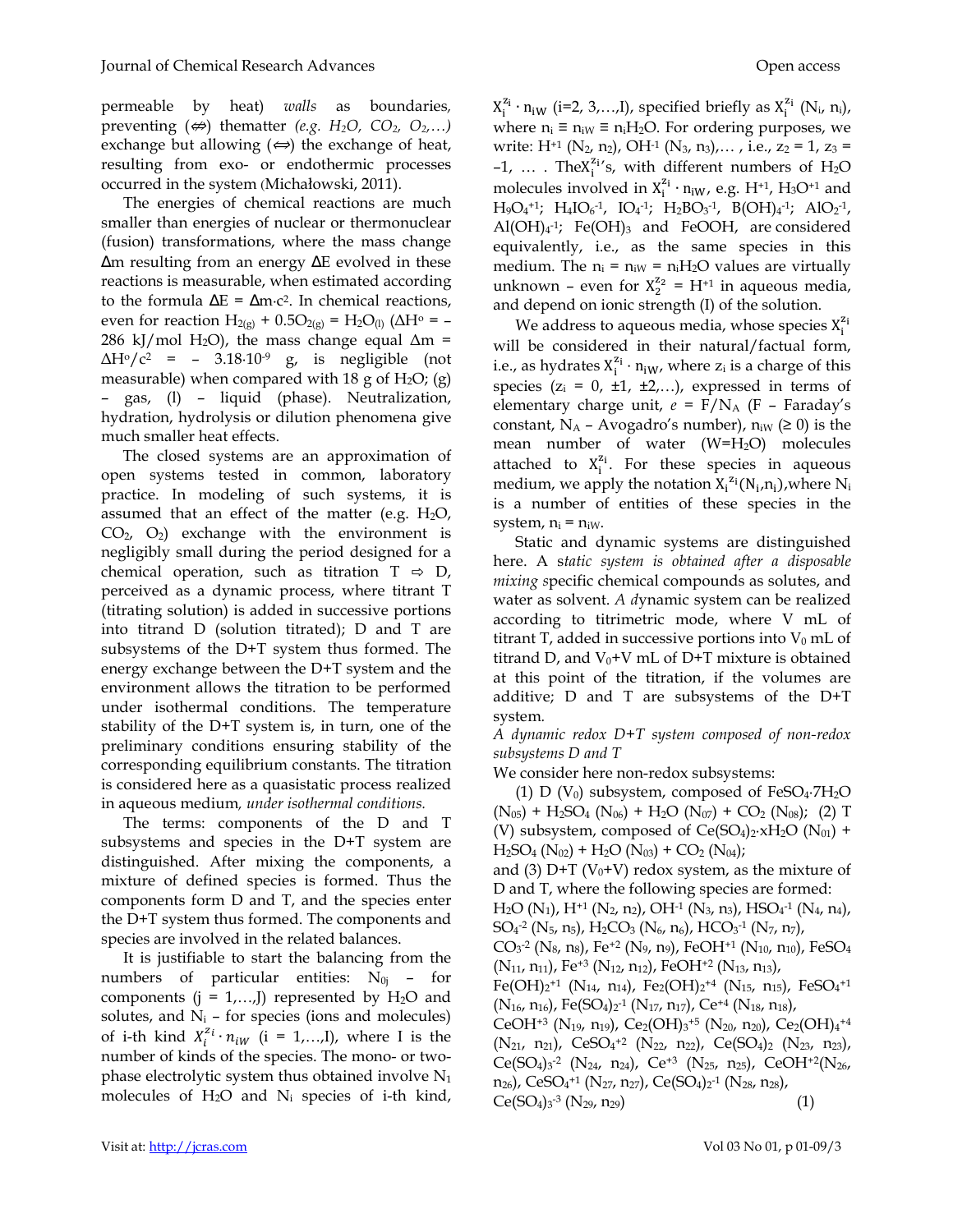For example, the notation  $HSO_4$ <sup>-1</sup> (N<sub>4</sub>, n<sub>4</sub>) applied here refers to  $N_4$  ions  $HSO_4$ <sup>-1</sup> $\cdot$ n<sub>4</sub>H<sub>2</sub>O involving:  $N_4(1+2n_4)$  atoms of H,  $N_4(4+n_4)$  atoms of O, and  $N_4$ atoms of S.

The presence of  $CO<sub>2</sub>$  in T and D, considered here as an admixture from air, imitates real conditions of the analysis, on the step of preparation of D and T; the titration  $T(V) \Rightarrow D(V_0)$ is realized in the closed system, under isothermal conditions. The D+T dynamic redox system is then composed of non-redox static subsystems: D and T. On this basis, some general properties involved with non-redox and redox systems will be indicated. Different forms of GEB, resulting from linear combinations of charge and elemental balances related to D+T system, will be obtained. The volume  $V_0+V$  mL of D+T system/mixture is obtained, if the assumption of additivity in the volumes is valid/tolerable. To avoid (possible) disturbances, the common notation (subscripts) assumed in the set (1) of species will be applied for components and species in T, D and D+T. In context with the dynamic D+T system, T and D are considered as static (sub)systems. *Formulation of balances for D, T and D+T The D subsystem*  We have here the balances:  $f_0 = ChB$  $N_2 - N_3 - N_4 - 2N_5 - N_7 - 2N_8 + 2N_9 + N_{10} = 0$  $f_1 = f(H)$  $2N_1 + N_2(1+2n_2) + N_3(1+2n_3) + N_4(1+2n_4) + 2N_5n_5 +$  $N_6(2+2n_6) + N_7(1+2n_7) + 2N_8n_8 + 2N_9n_9 +$  $N_{10}(1+2n_{10}) + 2N_{11}n_{11} = 14N_{05} + 2N_{06} + 2N_{07}$  $f_2 = f(O)$  $N_1$  +  $N_2$ n<sub>2</sub> +  $N_3(1+n_3)$  +  $N_4(4+n_4)$  +  $N_5(4+n_5)$  +  $N_6(3+n_6) + N_7(3+n_7) + N_8(3+n_8) + N_9n_9 +$  $N_{10}(1+n_{10}) + N_{11}(4+n_{11}) = 11N_{05} + 4N_{06} + N_{07} + 2N_{08}$  $-f_3 = -f(SO_4)$  $N_{05}$  +  $N_{06}$  =  $N_4$  +  $N_5$  +  $N_{11}$  $-f_4 = -f(CO_3)$  $N_{08} = N_6 + N_7 + N_8$  $-f_5 = -f(Fe)$  $N_{05} = N_9 + N_{10} + N_{11}$  $f_{12} = 2 \cdot f_2 - f_1$  $-N_2 + N_3 + 7N_4 + 8N_5 + 4N_6 + 5N_7 + 6N_8 + N_{10} +$  $8N_{11} = 8N_{05} + 6N_{06} + 4N_{08}$ The linear combination  $f_{12} - 6 \cdot f_3 - 4 \cdot f_4 - 2 \cdot f_5 = 0$  (2) as the simple sum of collected balances:  $-N_2 + N_3 + 7N_4 + 8N_5 + 4N_6 + 5N_7 + 6N_8 + N_{10} +$  $8N_{11} = 8N_{05} + 6N_{06} + 4N_{08}$  $N_2 - N_3 - N_4 - 2N_5 - N_7 - 2N_8 + 2N_9 + N_{10} = 0$ 

 $6N_{05} + 6N_{06} = 6N_4 + 6N_5 + 6N_{11}$  $4N_{08} = 4N_6 + 4N_7 + 4N_8$  $2N_{05} = 2N_9 + 2N_{10} + 2N_{11}$ is transformed into identity,  $0 = 0$ .

The balance (2) can be rewritten into equivalent forms

 $2 \cdot f_2 - f_1 + f_0 - 6 \cdot f_3 - 4 \cdot f_4 - 2 \cdot f_5 = 0 \mid (-1) \iff (+1) \cdot f_1$  $+$  (-2) $\cdot$ f<sub>2</sub> + (+6) $\cdot$ f<sub>3</sub> + (+4) $\cdot$ f<sub>4</sub> + (+2) $\cdot$ f<sub>5</sub> - f<sub>0</sub> = 0  $\Leftrightarrow$  $(+1) \cdot f(H) + (-2) \cdot f(O) + (+6) \cdot f(SO_4) + (+4) \cdot f(CO_3) +$  $(+2) \cdot f(Fe) - ChB = 0$  (3) where the coefficients/multipliers for the related balances are equal to ON's for all elements in the combined balances.

*The T subsystem*  We have here the balances:  $f_0$  = ChB  $N_2 - N_3 - N_4 - 2N_5 - N_7 - 2N_8 + 4N_{18} + 3N_{19} + 5N_{20}$  $+ 4N_{21} + 2N_{22} - 2N_{24} = 0$  $f_1 = f(H)$  $2N_1 + N_2(1+2n_2) + N_3(1+2n_3) + N_4(1+2n_4) + 2N_5n_5 +$  $N_6(2+2n_6) + N_7(1+2n_7) + 2N_8n_8 + 2N_{18}n_{18} +$  $N_{19}(1+2n_{19}) + N_{20}(3+2n_{20}) + N_{21}(4+2n_{21}) + 2N_{22}n_{22} +$  $2N_{23}n_{23} + 2N_{24}n_{24} = 2xN_{01} + 2N_{02} + 2N_{03}$  $f_2 = f(O)$  $N_1$  +  $N_2$ n<sub>2</sub> +  $N_3(1+n_3)$  +  $N_4(4+n_4)$  +  $N_5(4+n_5)$  +  $N_6(3+n_6) + N_7(3+n_7) + N_8(3+n_8) + N_{18}n_{18} +$  $N_{19}(1+n_{19}) + N_{20}(3+n_{20}) + N_{21}(4+n_{21}) + N_{22}(4+n_{22}) +$  $N_{23}(8+n_{23}) + N_{24}(12+n_{24})$  $= (8+x)N_{01} + 4N_{02} + N_{03} + 2N_{04}$  $-f_3 = -f(SO_4)$  $2N_{01}$  +  $N_{02}$  =  $N_4$  +  $N_5$  +  $N_{22}$  +  $2N_{23}$  +  $3N_{24}$  $-f_4 = -f(CO_3)$  $N_{04} = N_6 + N_7 + N_8$  $-f_6 = -f(Ce)$  $N_{01} = N_{18} + N_{19} + 2N_{20} + 2N_{21} + N_{22} + N_{23} + N_{24}$  $f_{12} = 2 \cdot f_2 - f_1$  $-N_2 + N_3 + 7N_4 + 8N_5 + 4N_6 + 5N_7 + 6N_8 + N_{19} +$  $3N_{20}$  +  $4N_{21}$  +  $8N_{22}$  +  $16N_{23}$  +  $24N_{24}$  $= 16N_{01} + 6N_{02} + 4N_{04}$ The linear combination  $f_{12} + f_0 - 6 \cdot f_3 - 4 \cdot f_4 - 4 \cdot f_6 = 0$  (4) as the simple sum of collected balances:  $-N_2 + N_3 + 7N_4 + 8N_5 + 4N_6 + 5N_7 + 6N_8 + N_{19} +$  $3N_{20}$  +  $4N_{21}$  +  $8N_{22}$  +  $16N_{23}$  +  $24N_{24}$  $= 16N_{01} + 6N_{02} + 4N_{04}$  $N_2 - N_3 - N_4 - 2N_5 - N_7 - 2N_8 + 4N_{18} + 3N_{19} + 5N_{20}$  $+ 4N_{21} + 2N_{22} - 2N_{24} = 0$  $12N_{01} + 6N_{02} = 6N_4 + 6N_5 + 6N_{22} + 12N_{23} + 18N_{24}$  $4N_{04} = 4N_6 + 4N_7 + 4N_8$  $4N_{01} = 4N_{18} + 4N_{19} + 8N_{20} + 8N_{21} + 4N_{22} + 4N_{23} +$  $4N_{24}$ is transformed into identity, i.e.,  $0 = 0$ . The balance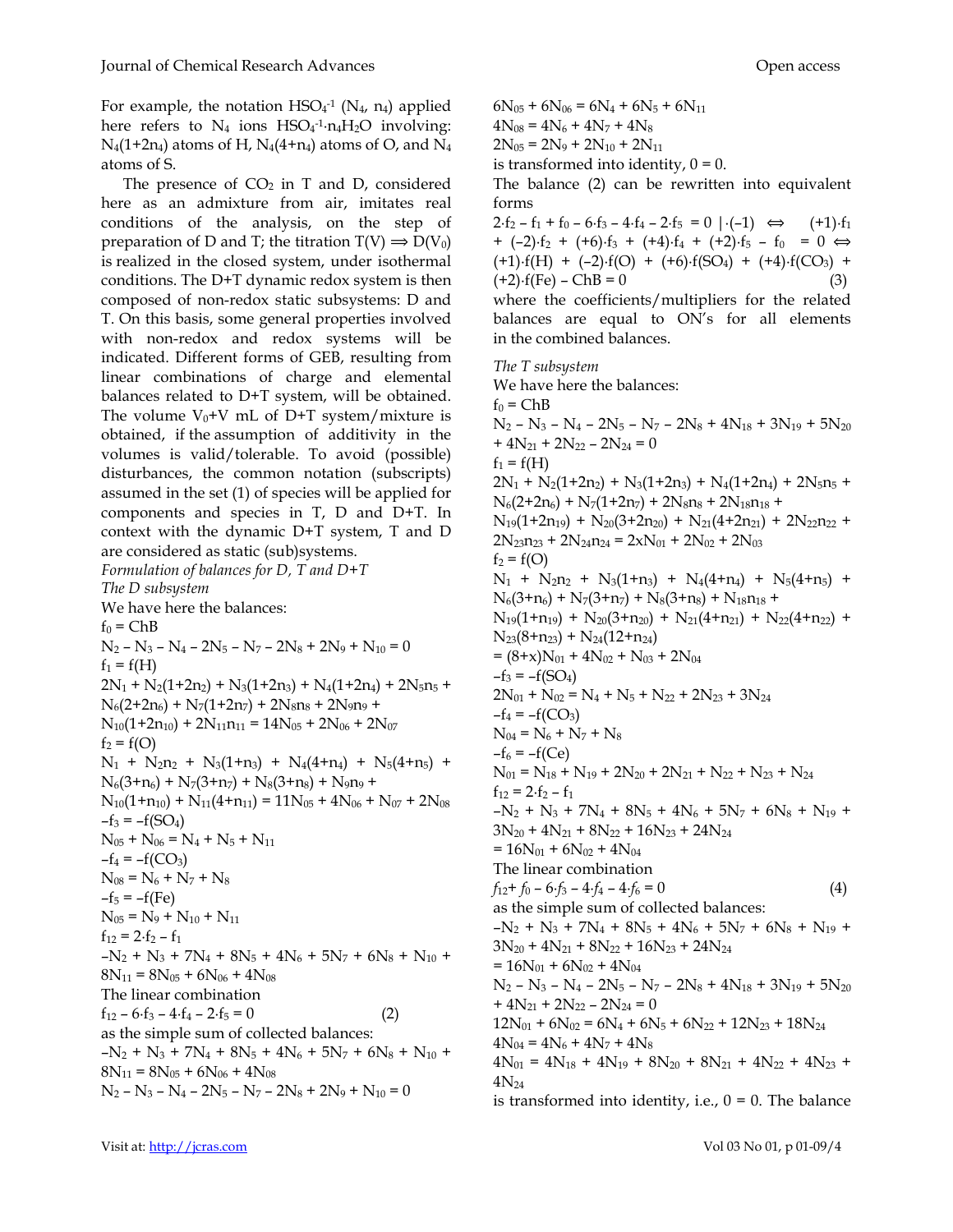(4) can be rewritten into equivalent forms:

 $2 \cdot f_2 - f_1 + f_0 - 6 \cdot f_3 - 4 \cdot f_4 - 4 \cdot f_5 = 0 \ \ | \cdot (-1) \iff (+1) \cdot f_1$  $+$  (-2) $\cdot$ *f*<sub>2</sub> + (+6) $\cdot$ *f*<sub>3</sub> + (+4) $\cdot$ *f*<sub>4</sub> + (+4) $\cdot$ *f*<sub>5</sub> - *f*<sub>0</sub> = 0  $\Leftrightarrow$  $(+1) \cdot f(H) + (-2) \cdot f(O) + (+6) \cdot f(SO_4) + (+4) \cdot f(CO_3) +$  $(+4) \cdot f(Ce) - ChB = 0$  (5) where the coefficients/multipliers for the related balances are equal to ON's for elements in the combined balances. *The D+T system*  For the D+T system we have the balances:  $f_0 = ChB$  $N_2 - N_3 - N_4 - 2N_5 - N_7 - 2N_8 + 2N_9 + N_{10} + 3N_{12} +$  $2N_{13} + N_{14} + 4N_{15} + N_{16} - N_{17} + 4N_{18} + 3N_{19} + 5N_{20}$ +  $4N_{21}$  +  $2N_{22}$  –  $2N_{24}$  +  $3N_{25}$  +  $2N_{26}$  +  $N_{27}$  –  $N_{28}$  –  $3N_{29} = 0$  (6)  $f_1 = f(H)$  $2N_1 + N_2(1+2n_2) + N_3(1+2n_3) + N_4(1+2n_4) + 2N_5n_5 +$  $N_6(2+2n_6)$  +  $N_7(1+2n_7)$  +  $2N_8n_8$  +  $2N_9n_9$  $+N_{10}(1+2n_{10}) + 2N_{11}n_{11} + 2N_{12}n_{12} + N_{13}(1+2n_{13}) +$  $N_{14}(2+2n_{14}) + N_{15}(2+2n_{15}) + 2N_{16}n_{16} + 2N_{17}n_{17} +$  $2N_{18}n_{18}$  + +  $N_{19}(1+2n_{19})$  +  $N_{20}(3+2n_{20})$  +  $N_{21}(4+2n_{21})$ +  $2N_{22}n_{22}$  +  $2N_{23}n_{23}$  +  $2N_{24}n_{24}$  +  $2N_{25}n_{25}$  +  $N_{26}(1+2n_{26}) + 2N_{27}n_{27} + 2N_{28}n_{28} +$  $2N_{29}n_{29} = 2xN_{01} + 2N_{02} + 2N_{03} + 14N_{05} + 2N_{06} +$  $2N_{07}$  $f_2 = f(O)$  $N_1$  +  $N_2$ n<sub>2</sub> +  $N_3(1+n_3)$  +  $N_4(4+n_4)$  +  $N_5(4+n_5)$  +  $N_6(3+n_6) + N_7(3+n_7) + N_8(3+n_8) + N_9n_9 +$  $N_{10}(1+n_{10}) + N_{11}(4+n_{11}) + N_{12}n_{12} + N_{13}(1+n_{13}) +$  $N_{14}(2+n_{14}) + N_{15}(2+n_{15}) + N_{16}(4+n_{16}) + N_{17}(8+n_{17}) +$  $N_{18}n_{18}$  +  $N_{19}(1+n_{19})$  +  $N_{20}(3+n_{20})$  +  $N_{21}(4+n_{21})$  +  $N_{22}(4+n_{22}) + N_{23}(8+n_{23}) + N_{24}(12+n_{24}) + N_{25}n_{25} +$  $N_{26}(1+n_{26})$  +  $N_{27}(4+n_{27})$  +  $N_{28}(8+n_{28})$  +  $N_{29}(12+n_{29})$  $= (8+x)N_{01} + 4N_{02} + N_{03} + 2N_{04} + 11N_{05} + 4N_{06} + N_{07}$  $+ 2N_{08}$  $-f_3 = -f(SO_4)$  $2N_{01}$  +  $N_{02}$  +  $N_{05}$  +  $N_{06}$  =  $N_4$  +  $N_5$  +  $N_{11}$  +  $N_{16}$  +  $2N_{17}$  +  $N_{22}$  +  $2N_{23}$  +  $3N_{24}$  +  $N_{27}$  +  $2N_{28} + 3N_{29}$  (7)  $-f_4 = -f(CO_3)$  $N_{04} + N_{08} = N_6 + N_7 + N_8$  (8)  $-f_6 = -f(Ce)$  $N_{01} = N_{18} + N_{19} + 2N_{20} + 2N_{21} + N_{22} + N_{23} + N_{24} +$  $N_{25} + N_{26} + N_{27} + N_{28} + N_{29}$  (9)  $-f_5 = -f(Fe)$  $N_{05} = N_9 + N_{10} + N_{11} + N_{12} + N_{13} + N_{14} + 2N_{15} + N_{16}$  $+ N_{17}$  (10)  $f_{12} = 2 \cdot f_2 - f_1$  $-N_2 + N_3 + 7N_4 + 8N_5 + 4N_6 + 5N_7 + 6N_8 + N_{10} +$  $8N_{11}$  +  $N_{13}$  +  $2N_{14}$  +  $2N_{15}$  +  $8N_{16}$  +  $16N_{17}$  +  $N_{19}$  +  $3N_{20}$  +  $4N_{21}$  +  $8N_{22}$  +  $16N_{23}$  +  $24N_{24}$  +  $N_{26}$  +  $8N_{27}$  +  $16N_{28} + 24N_{29} = 16N_{01} + 6N_{02} + 4N_{04} + 8N_{05} + 6N_{06}$ 

 $+4N_{08}$  (11) The linear combination  $f_{12} + f_0 - 6f_3 - 4f_4 = 0 \Leftrightarrow$   $(+1)\cdot f_1 + (-2)\cdot f_2 +$  $(+6) \cdot f_3 + (+4) \cdot f_4 - f_0 = 0 \Leftrightarrow$  $(+1) \cdot f(H) + (-2) \cdot f(O) + (+6) \cdot f(SO_4) + (+4) \cdot f(CO_3)$  $ChB = 0$  (12) involving K\*=4 elemental/core balances for electron-non-active elements (fans): H, O, S, C is as follows:  $f_0 + f_{12} - 6f_3 - 4f_4$  $2(N_9+N_{10}+N_{11}) + 3(N_{12}+N_{13}+N_{14}+2N_{15}+N_{16}+N_{17}) +$  $4(N_{18}+N_{19}+2N_{20}+2N_{21}+N_{22}+N_{23}+N_{24})$  $+ 3(N_{25}+N_{26}+N_{27}+N_{28}+N_{29}) = 2N_{05} + 4N_{01}$  (13) Denoting atomic numbers:  $Z_{Fe} = 26$ ,  $Z_{Ce} = 58$ , from Equations: 9, 10 and 13, we obtain the balance  $Z_{\text{Fe}} \cdot f_5 + Z_{\text{Ce}} \cdot f_6 - (2 \cdot f_2 - f_1 + f_0 - 6f_3 - 4f_4)$  $(Z_{Fe}-2) \cdot (N_9 + N_{10} + N_{11})$  +  $(Z_{Fe}-3) \cdot (N_{12} + N_{13} + N_{11})$  $14+2N_{15}+N_{16}+N_{17}$  +  $(Z_{Ce}-4)$ · $(N_{18}+N_{19}+2N_{20}+2N_{21}+N_{22}+N_{23}+N_{24}) + (Z_{Ce}-$ 3) $\cdot$ (N<sub>25</sub>+N<sub>26</sub>+N<sub>27</sub>+N<sub>28</sub>+N<sub>29</sub>)  $=(Z_{\text{Fe}}-2)\cdot N_{05} + (Z_{\text{Ce}}-4)\cdot N_{01}$  (14) Applying the relations:  $[X_i^{z_i}]\cdot(V_0+V) = 10^{3} \cdot \frac{N_i}{N_A}$  $\frac{N_1}{N_A}$ , C<sub>0</sub>V<sub>0</sub> = 10<sup>3</sup>. N<sub>01</sub>/N<sub>A</sub>, and CV =  $10^3 \cdot N_{05}/N_A$  (15) in Eq. 14, we obtain the equation for GEB, written in terms of molar concentrations  $(Z_{Fe}-2)([Fe^{+2}]+[FeOH^{+1}]+[FeSO_4])$  +  $(Z_{Fe}-$ 3)([Fe<sup>+3</sup>]+[FeOH<sup>+2</sup>]+[Fe(OH)<sub>2</sub><sup>+1</sup>]+2[Fe<sub>2</sub>(OH)<sub>2</sub>+4]  $+[FeSO<sub>4</sub><sup>+1</sup>] +$  $^{+1}$ ] + [Fe(SO<sub>4</sub>)<sub>2</sub><sup>-1</sup>]) + (Z<sub>Ce</sub>-4)([Ce<sup>+4</sup>] +  $[CeOH^{+3}]$  + 2 $[Ce<sub>2</sub>(OH)<sub>3</sub> + 5]$  + 2 $[Ce<sub>2</sub>(OH)<sub>4</sub> + 4]$  +  $[CeSO<sub>4</sub><sup>+2</sup>]$  +  $[Ce(SO<sub>4</sub>)<sub>2</sub>]$  +  $[Ce(SO<sub>4</sub>)<sub>3</sub><sup>-2</sup>])$  +  $(Z<sub>Ce</sub>$ 3)([Ce<sup>+3</sup>] + [CeOH<sup>+2</sup>] + [CeSO<sub>4</sub><sup>+1</sup>] + [Ce(SO<sub>4</sub>)<sub>2</sub><sup>-1</sup>] +  $[Ce(SO<sub>4</sub>)<sub>3</sub><sup>-3</sup>])$  $= ((Z_{Fe}-2) \cdot C_0V_0 + (Z_{Ce}-4) \cdot CV)/(V_0+V)$  (14a) Other linear combinations are also possible. Among others, we obtain the simpler form of GEB  $3f_5 + 3f_6 - (f_{12} + f_0 - 6f_3 - 4f_4) = 0$  $(N_{11}+N_{12}+N_{13}) - (N_{21}+N_{22}+2N_{23}+2N_{24}+N_{25}+N_{26}+N_{27})$  $= N_{01} - N_{05} \implies (16)$  $[Fe^{+2}] + [FeOH^{+1}] + [FeSO<sub>4</sub>]$ ([Ce+4]+[CeOH+3]+2[Ce2(OH)<sup>3</sup> +5]+2[Ce2(OH)<sup>4</sup> +4]+  $[CeSO<sub>4</sub><sup>+2</sup>] + [Ce(SO<sub>4</sub>)<sub>2</sub>] + [Ce(SO<sub>4</sub>)<sub>3</sub><sup>-2</sup>]) = (C<sub>0</sub>V<sub>0</sub> CV)/(V_0+V)$  (16a) From Eq. 11, considered as the *pr*imary form of Generalized Electron Balance (GEB),  $f_{12} = pr$ -GEB, we obtain the equation  $-[H^{+1}] + [OH^{-1}] + 7[HSO_4^{-1}] + 8[SO_4^{-2}] + 4[H_2CO_3] +$ 

5[HCO<sup>3</sup> -1] + 6[CO<sup>3</sup> -2] + [FeOH+1] + 8[FeSO4] +  $[FeOH^{+2}]$  +  $2[Fe(OH)_2^{+1}]$  +  $2[Fe<sub>2</sub>(OH)<sub>2</sub><sup>+4</sup>] + 8[FeSO<sub>4</sub><sup>+1</sup>] + 16[Fe(SO<sub>4</sub>)<sub>2</sub><sup>-1</sup>] + [CeOH<sup>+3</sup>]$ + 3[Ce<sub>2</sub>(OH)<sub>3</sub><sup>+5</sup>] + 4[Ce<sub>2</sub>(OH)<sub>4</sub><sup>+4</sup>] + 8[CeSO<sub>4</sub><sup>+2</sup>] +  $16[Ce(SO<sub>4</sub>)<sub>2</sub>]$  +  $24[Ce(SO<sub>4</sub>)<sub>3</sub><sup>-2</sup>]$  +  $[CeOH<sup>+2</sup>]$  +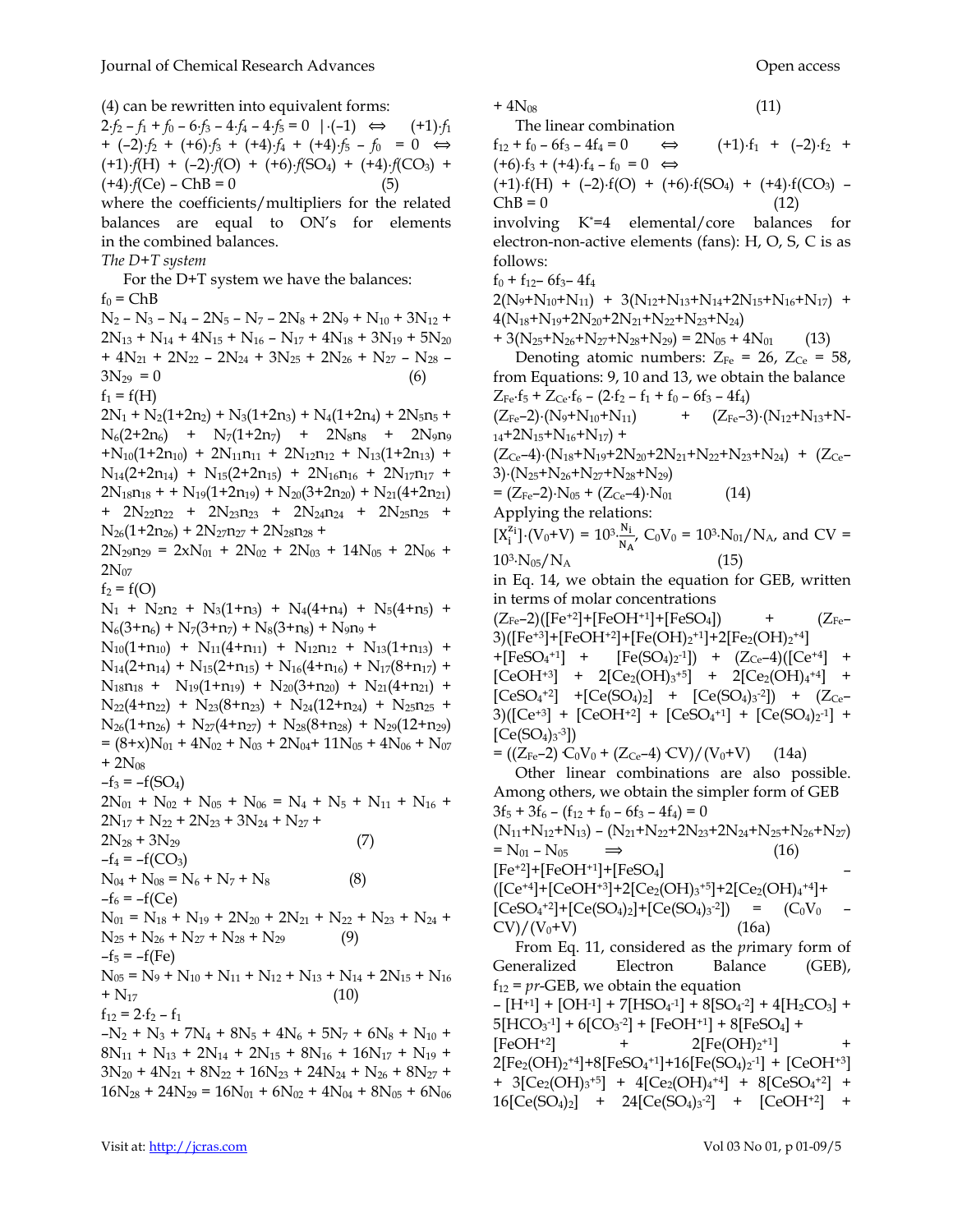$8[CeSO<sub>4</sub><sup>+1</sup>] + 16[Ce(SO<sub>4</sub>)<sub>2</sub><sup>-1</sup>] + 24[Ce(SO<sub>4</sub>)<sub>3</sub><sup>-3</sup>] =$  $(16CV + 6(C_{01}V_0 + C_1V) + 4(C_{02}V_0 + C_2V))/(V_0+V)$  (11a) where, in addition to relations 15, we apply  $C_1V = 10^{3} \frac{N_{02}}{N}$  $\frac{N_{02}}{N_A}$ , C<sub>01</sub>V<sub>0</sub> = 10<sup>3</sup> $\frac{N_{06}}{N_A}$  $\frac{N_{06}}{N_A}$ , C<sub>2</sub>V = 10<sup>3</sup>. $\frac{N_{04}}{N_A}$  $\frac{N_{04}}{N_{\rm A}}$ , C<sub>02</sub>V<sub>0</sub>  $= 10^{3} \cdot \frac{N_{08}}{N_{11}}$  $_{\rm N_A}$  (17) From Eq. 13 we have

 $2 \cdot ([Fe^{+2}] + [FeOH^{+1}] + [FeSO_4])$ 3·([Fe+3]+[FeOH+2]+[Fe(OH)<sup>2</sup> +1]+2[Fe2(OH)<sup>2</sup> +4]+  $[FeSO_4^{+1}] + [Fe(SO_4)_2^{-1}]$  + 4 $\cdot$ ( $[Ce^{+4}]$  +  $[CeOH^{+3}]$  +  $2[Ce<sub>2</sub>(OH)<sub>3</sub><sup>+5</sup>] + 2[Ce<sub>2</sub>(OH)<sub>4</sub><sup>+4</sup>] + [CeSO<sub>4</sub><sup>+2</sup>] +$  $[Ce(SO<sub>4</sub>)<sub>2</sub>] + [Ce(SO<sub>4</sub>)<sub>3</sub><sup>-2</sup>]) + 3 \cdot ([Ce<sup>+3</sup>] + [CeOH<sup>+2</sup>] +$  $[CeSO<sub>4</sub><sup>+1</sup>] + [Ce(SO<sub>4</sub>)<sub>2</sub><sup>-1</sup>] + [Ce(SO<sub>4</sub>)<sub>3</sub><sup>-3</sup>])$  $= (2 C_0 V_0 + 4 CV)/(V_0+V)$  (13a)

As we see, the linear combination  $f_{12} + f_0 - 6f_3 - 4f_4$ = 0 of balances for electron-non-active elements and  $f_0$  = ChB, gives the Equations 13a and 14a, containing only the components and species, where electron-active elements (here: Fe, Ce) are involved. The coefficients/multipliers at the concentrations in Eq. 13a are equal to oxidation numbers of the corresponding components and species, with the electron-active elements involved.

The linear combination of Equations: 10 (multiplied by 2), 9 (multiplied by 4) and 13 givesthe shortest form of GEB

[Fe+3]+[FeOH+2]+[Fe(OH)<sup>2</sup> +1]+2[Fe2(OH)<sup>2</sup> +4]+[FeSO  $_{4}$ <sup>+1</sup>]+[Fe(SO<sub>4</sub>)<sub>2</sub><sup>-1</sup>] –

 $({\rm [Ce^{+3}] + [CeOH^{+2}] + [CeSO<sub>4</sub><sup>+1</sup>] + [Ce(SO<sub>4</sub>)<sub>2</sub><sup>-1</sup>] +$  $[Ce(SO<sub>4</sub>)<sub>3</sub><sup>-3</sup>]) = 0$  (18)

where molar concentrations:  $C_0$  and  $C$  are not involved explicitly. As we see, the shortest form, i.e., one composed of the smallest number of terms, is different from identity. In other words, the linear combinations are not reducible into identity,  $0 = 0$ .

Equations 11a, 13a, 14a, 16a and 18, are equivalent to each other. All of them have full properties of the GEB, obtained according to Approach II to GEB. Other linear combinations of  $f_{12}$  with  $f_0$ ,  $f_3$ ,  $\ldots$ ,  $f_6$  are also acceptable/possible, from algebraic viewpoint. In particular, Eq. 14a is identical with the one obtained according to Approach I to GEB, according to "card game" principle, described convincingly and illustrated artfully.

Briefly, according to Approach I to GEB, the common pool of electrons, introduced by Fe and Ce as the electron-active elements (players) (Michałowska-Kaczmarczyk et al., 2017), is  $(Z_{Fe}$  2)  $N_{01}$  + (Z<sub>Ce</sub>-4)  $N_{05}$ . These electrons are dissipated between different species formed by Fe and Ce in the mixture, namely:  $(Z_{Fe} - 2)N<sub>9</sub>$ of Fe-electrons in  $Fe^{+2}$  n<sub>9</sub>H<sub>2</sub>O,  $(Z_{Fe}$ -2)N<sub>13</sub> of Fe-electrons in FeOH<sup>+1</sup>  $n_{13}H_2O$ , ...,  $(Z_{Ce} - 4)N_{18}$ of Ce-electrons in  $Ce^{+4}n_{18}H_2O$ , ...,  $2(Z_{Ce}-4)N_{20}$  of Ce-electrons in  $Ce_2(OH)_{3}^{+5}$   $n_{20}H_{2}O$ , ...,  $(Z_{Ce}$ -3) $N_{29}$  of Ce-electrons in  $Ce(SO<sub>4</sub>)<sub>3</sub>$ <sup>-3</sup>  $n_{29}H_2O$ . Then the electron balance is presented by Eq. 26 and then by Eq. 26a. This way, the equivalency of Approaches I and II to GEB is proved.

For calculation purposes, the GEB, e.g. Eq. 18, is completed by charge and concentrations balances, obtained from Equations 6-10 and relations 15, 17:  $[H^{+1}] - [OH^{-1}] - [HSO_4^{-1}] - 2[SO_4^{-2}] - [HCO_3^{-1}] 2[CO<sub>3</sub>-2] + 2[Fe<sup>+2</sup>] + [FeOH<sup>+1</sup>] +$  $3[Fe^{+3}] + 2[FeOH^{+2}] + [Fe(OH)_2^{+1}] + 4[Fe_2(OH)_2^{+4}] +$  $[FeSO<sub>4</sub><sup>+1</sup>] - [Fe(SO<sub>4</sub>)<sub>2</sub><sup>-1</sup>] +$  $4[Ce^{+4}]$  +  $3[CeOH^{+3}]$  +  $5[Ce<sub>2</sub>(OH)<sub>3</sub> + 5]$  $4[Ce<sub>2</sub>(OH)<sub>4</sub><sup>+4</sup>] + 2[CeSO<sub>4</sub><sup>+2</sup>] - 2[Ce(SO<sub>4</sub>)<sub>3</sub><sup>-2</sup>] +$ 3[Ce<sup>+3</sup>] + 2[CeOH<sup>+2</sup>] + [CeSO<sub>4</sub><sup>+1</sup>] - [Ce(SO<sub>4</sub>)<sub>2</sub><sup>-1</sup>] - $3[Ce(SO<sub>4</sub>)<sub>3</sub>$ <sup>-3</sup>] = 0 (6a)  $[\text{HSO}_4^{-1}]$  +  $[\text{SO}_4^{-2}]$  +  $[\text{FeSO}_4]$  +  $[\text{FeSO}_4^{+1}]$  +  $2[Fe(SO<sub>4</sub>)<sub>2</sub>$ -1] + [CeSO<sub>4</sub>+2] + 2[Ce(SO<sub>4</sub>)<sub>2</sub>] + 3[Ce(SO<sub>4</sub>)<sub>3</sub><sup>-2</sup>] + [CeSO<sub>4</sub><sup>+1</sup>] + 2[Ce(SO<sub>4</sub>)<sub>2</sub><sup>-1</sup>] + 3[Ce(SO4)<sup>3</sup> -3] –  $(C_0V_0 + C_{01}V_0 + 2CV + C_1V)/(V_0+V) = 0$  (7a)  $[H_2CO_3]$  +  $[HCO_3^{-1}]$  +  $[CO_3^{-2}]$  -  $(C_{02}V_0$  +  $C_2V)/(V_0+V) = 0$  (8a)  $[Ce^{+4}] + [CeOH^{+3}] + 2[Ce<sub>2</sub>(OH)<sub>3</sub><sup>+5</sup>] + 2[Ce<sub>2</sub>(OH)<sub>4</sub><sup>+4</sup>] +$  $[CeSO<sub>4</sub><sup>+2</sup>] + [Ce(SO<sub>4</sub>)<sub>2</sub>] + [Ce(SO<sub>4</sub>)<sub>3</sub><sup>-2</sup>] +$  $[Ce^{+3}]$  +  $[CeOH^{+2}]$  +  $[CeSO_4^{+1}]$  +  $[Ce(SO_4)_2^{-1}]$  +  $[Ce(SO<sub>4</sub>)<sub>3</sub>$ -3] – CV/(C<sub>0</sub>+V) = 0 (9a)  $[Fe^{+2}]$ + $[FeOH^{+1}]$ + $[FeSO<sub>4</sub>]$ [Fe+3]+[FeOH+2]+[Fe(OH)<sup>2</sup> +1]+2[Fe2(OH)<sup>2</sup> +4]+[FeSO<sup>4</sup>  $^{-1}$ ]+[Fe(SO<sub>4</sub>)<sub>2</sub><sup>-1</sup>] – C<sub>0</sub>V<sub>0</sub>/(V<sub>0</sub>+V) = 0 (10a) The set of independent equilibrium constants for this system is involved in relations:  $[H^{+1}][OH^{-1}] = 10^{-14.0}$ ;  $[HSO_4^{-1}] = 10^{1.8}[H^{+1}][SO_4^{-2}]$ ;  $[H_2CO_3]$  = 10<sup>16.4</sup>[H<sup>+1</sup>]<sup>2</sup>[CO<sub>3</sub><sup>2</sup>  $\left[ HCO<sub>3</sub>$ <sup>-1</sup>] =  $10^{10.1}$ [H<sup>+1</sup>][CO<sub>3</sub><sup>-2</sup>];  $[Fe^{+3}] = [Fe^{+2}] \cdot 10^{A(E - 0.771)}; [Ce^{+4}] = [Ce^{+3}] \cdot 10^{A(E - 1.70)};$  $[FeOH<sup>+1</sup>] = 10<sup>4.5</sup>[Fe<sup>+2</sup>][OH<sup>-1</sup>];$  $[FeOH<sup>+2</sup>] = 10<sup>11.0</sup>[Fe<sup>+3</sup>][OH<sup>-1</sup>]; [Fe(OH)<sub>2</sub><sup>+1</sup>] =$  $10^{21.7}$ [Fe<sup>+3</sup>][OH<sup>-1</sup>]<sup>2</sup>; [Fe<sub>2</sub>(OH)<sub>2</sub><sup>+4</sup>] = 10<sup>21.7</sup>[Fe<sup>+3</sup>]<sup>2</sup>[OH<sup>-1</sup>]<sup>2</sup>;  $[FeSO_4]$  = 10<sup>2.3</sup> $[Fe^{+2}][SO_4^{-2}]$ ;  $^{-2}$ ]; [FeSO<sub>4</sub><sup>+1</sup>] =  $10^{4.18}$ [Fe<sup>+3</sup>][SO<sub>4</sub><sup>-2</sup>]; [Fe(SO<sub>4</sub>)<sub>2</sub><sup>-1</sup>] = 10<sup>7.4</sup>[Fe<sup>+3</sup>][SO<sub>4</sub><sup>-2</sup>]<sup>2</sup>;  $[CeOH<sup>+2</sup>]$  =  $10<sup>5.0</sup>[Ce<sup>+3</sup>][OH<sup>-1</sup>];$   $[CeOH<sup>+3</sup>]$  $10^{13.3}$ [Ce<sup>+4</sup>][OH<sup>-1</sup>]; [Ce<sub>2</sub>(OH)<sub>3</sub><sup>+5</sup>] = 10<sup>13.3</sup>[Ce<sup>+4</sup>]<sup>2</sup>[OH· <sup>1</sup>]<sup>3</sup>;  $[Ce<sub>2</sub>(OH)<sub>3</sub><sup>+5</sup>] = 10<sup>40.3</sup>[Ce<sup>+4</sup>]<sup>2</sup>[OH<sup>-1</sup>]<sup>3</sup>; [Ce<sub>2</sub>(OH)<sub>4</sub><sup>+4</sup>] =$  $10^{53.7}$ [Ce<sup>+4</sup>]<sup>2</sup>[OH<sup>-1</sup>]<sup>4</sup>; [CeSO<sub>4</sub><sup>+1</sup>] = 10<sup>1.63</sup>[Ce<sup>+3</sup>][SO<sub>4</sub><sup>-2</sup>];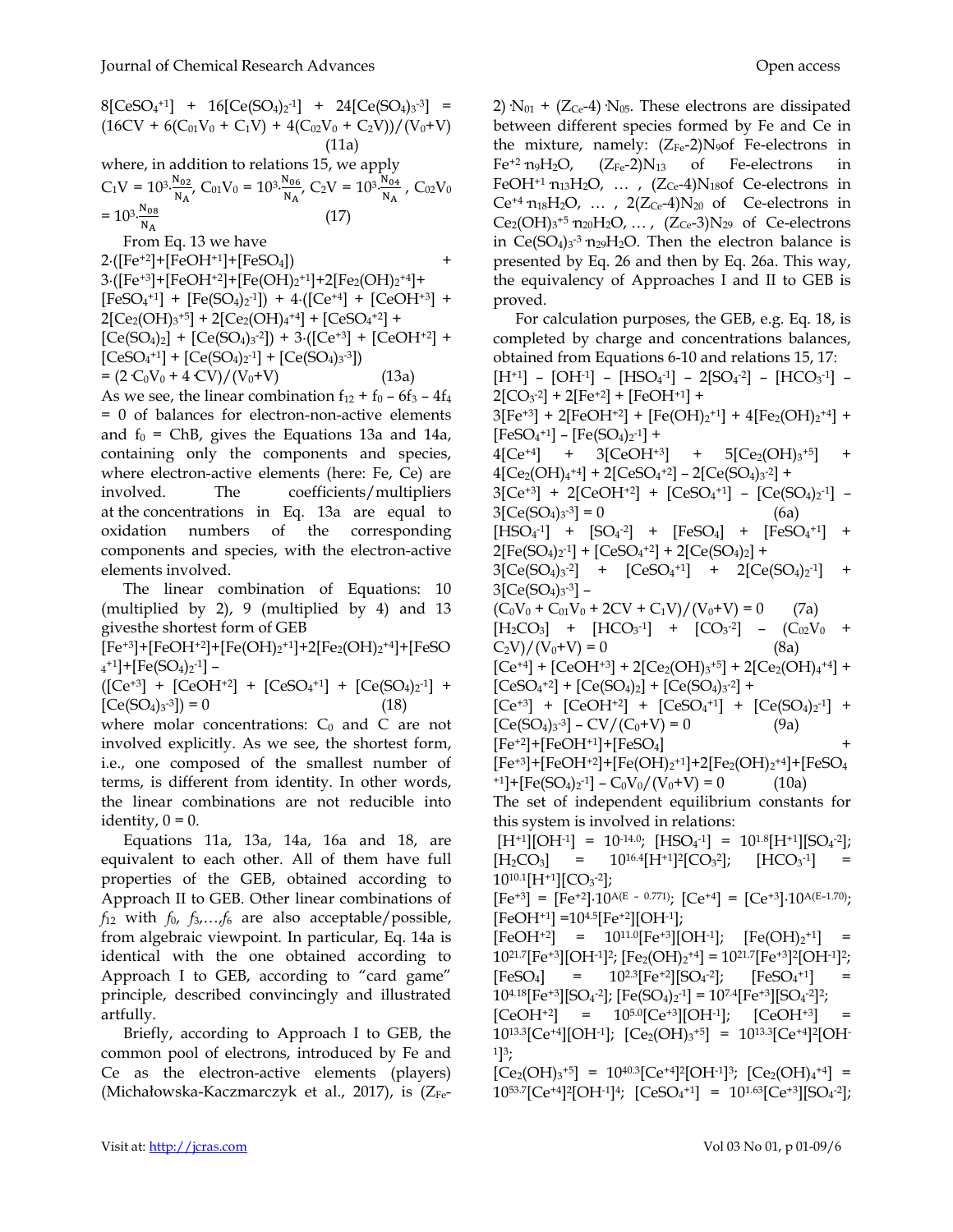$[Ce(SO<sub>4</sub>)<sub>2</sub>$ <sup>-1</sup>] = 10<sup>2.34</sup>[Ce<sup>+3</sup>][SO<sub>4</sub><sup>-2</sup>]<sup>2</sup>; [Ce(SO<sub>4</sub>)<sub>3</sub><sup>-3</sup>] =  $10^{3.08}$ [Ce<sup>+3</sup>][SO<sub>4</sub><sup>-2</sup>]<sup>3</sup>; [CeSO<sub>4</sub><sup>+2</sup>] = 10<sup>3.5</sup>[Ce<sup>+4</sup>][SO<sub>4</sub><sup>-2</sup>];  $[Ce(SO<sub>4</sub>)<sub>2</sub>] = 10<sup>8.0</sup>[Ce<sup>+4</sup>][SO<sub>4</sub><sup>-2</sup>]<sup>2</sup>; [Ce(SO<sub>4</sub>)<sub>3</sub><sup>-2</sup>] =$ 1010.4[Ce+4][SO<sup>4</sup> -2] 3 (19)

In this case, the number K=6 of the basic/independent variables  $x_k$  is equal to the number of balances, see Equations 6a – 10a and e.g. Eq. 18,where

 $\mathbf{x} = [x_1, ..., x_6]^{\text{T}} = [E, pH, pCe3, pFe2, pSO4, pH2CO3]^{\text{T}}$ 

Potential E,  $pH = -log[H^{+1}]$ ,  $pCe3 = -log[Ce^{+3}]$ ,  $pFe2 = -log[Fe^{+2}]$ ,  $pSO4 = -log[SO_4^{-2}]$ ,

 $pH2CO3 = -log[H_2CO_3]$  are defined for particular V values of the titrant added.

The individual 'homogeneous' variables (20) appear in the exponents of the power of 10, namely

 $[e^{-1}] = 10^{-A \cdot E}, [H^{+1}] = 10^{-pH}, [Ce^{+3}] = 10^{-pCe3}, [Fe^{+2}]$  $= 10 \text{ pFe}^2$ ,  $[SO_4{}^2] = 10 \text{ pSO}_4{}^2$ ,  $[H_2CO_3] = 10 \text{ pH2CO}_3$  (21) where

A = F/(R*T*·ln10) = 16.9 for *T* = 298 K.

The equations  $(6a)$  -  $(10a)$ ,  $(18)$  and relations  $(19)$ for equilibrium constants form an algorithm involved in the iterative computer program, e.g. MATLAB.

*Simulated titration curves* 

*Fraction titrated* 

The results of simulated titrations in the D+T system considered can be represented graphically by plots of the relationships: with measurable quantities: potential E and pH on the ordinate and volume V of the titrant (T) added on the abscissa. In this case, it is more advantageous/reasonable to plot the graphs: $E = E(\Phi)$ , pH = pH( $\Phi$ )with the fraction titrated [29]

$$
\Phi = \frac{c \cdot v}{c_0 \cdot v_0} \tag{22}
$$

on the abscissa, where  $C_0$  – concentration [mol/L] of the analyte  $A = FeSO_4$ in D, C - concentration [mol/L] of the reagent  $B = Ce(SO_4)_2$ in T; it provides a kind of uniformity/normalization of the related plots. Moreover, the speciation curves  $log[X_i^{\mathbf{z}_i}] = \Theta_i(\Phi)$  can also be plotted for different species  $X_i^{z_i} \cdot n_{iW}$ . The corresponding relationships can also be presented in a tabulated form. These data can be then used in the context of an analysis error considered from the viewpoint of Generalized Equivalence Mass (GEM) (Meija et al., 2017).

#### *Generalized Equivalence Mass (GEM)*

The main task of a titration is the estimation of the equivalent volume,  $V_{eq}$ , corresponding to the volume V of T, where the fraction titrated  $\Phi$  (Eq.

22) assumes the value

$$
\Phi_{\text{eq}} = \frac{c \cdot v_{\text{eq}}}{c_{\text{o}} \cdot v_{\text{o}}} \tag{23}
$$

In contradistinction to visual titrations, where the end volume  $V_e \cong V_{eq}$  is registered, see e.g. [29], all instrumental titrations aim, in principle, to obtain the  $V_{eq}$  value on the basis of experimental data  $\{(V_j, y_j) \mid j=1,...,N\}$ , where  $y = pH$  or E for potentiometric methods of analysis. Referring again to Eq. 22, we have

$$
C_0 \cdot \tilde{V}_0 = 10^3 \cdot \frac{m_A}{M_A} \tag{24}
$$

where  $m_A$  [g] and  $M_A$  [g/mol] denote mass and molar mass of analyte (A), respectively. From Equations: 22 and 24, we get

$$
m_A = 10^{-3} \cdot C \cdot M_A \cdot \frac{v}{\Phi} \tag{25}
$$

The value of the fraction  $\frac{v}{\phi}$  in Eq. 25, obtained from  $E_a$  22

$$
\frac{v}{\Phi} = \frac{c_0 \cdot v_0}{c} \tag{21}
$$

is constant during the titration. Particularly, at the end (e) and equivalent (eq) points we have

$$
\frac{V}{\Phi} = \frac{V_e}{\Phi_e} = \frac{V_{eq}}{\Phi_{eq}}\tag{27}
$$

The  $V_e$  [mL] value is the volume of T consumed up to the end (e) point, where the titration is terminated (ended). The  $V_e$  value is usually determined in visual titration, when a pre-assumed color (or color change) of D+T mixture is obtained. In a visual acid-base titration, pH<sub>e</sub> value corresponds to the volume  $V_e$  [mL] of T added from the very start of the titration, and

$$
\Phi_{\rm e} = \frac{\rm c \cdot v_{\rm e}}{\rm c_{\rm o} \cdot v_{\rm o}}\tag{28}
$$

is the Φ-value related to the end point. From Equations 25 and 27, one obtains:

(a) 
$$
m_A = 10^{-3} \cdot C \cdot V_e \cdot \frac{M_A}{\Phi_e}
$$
 and (b)  $m_A = 10^{-3} \cdot C \cdot V_{eq} \cdot \frac{M_A}{\Phi_{eq}}$  (29)

This does not mean that we may choose between Equations 29a and 29b, to calculate  $m_A$ . Namely, Eq. 29a cannot be applied for the evaluation of  $m_A$ :  $V_e$  is known, but  $\Phi_e$  unknown. Calculation of  $\Phi_e$ needs prior knowledge of  $C_0$  value. However,  $C_0$  is unknown before the titration; otherwise, the titration would be purposeless. Also Eq. 29b is useless: the 'round'  $\Phi_{eq}$  value is known exactly, but  $V_{eq}$  is unknown;  $V_{eq}$  (not  $V_{eq}$ ) is determined in visual titrations.

Because the Equations: 29a and 29b appear to be useless, the third, approximate formula for  $m_A$ , has to be applied Michałowska-Kaczmarczyk and Michałowski, 2018), namely: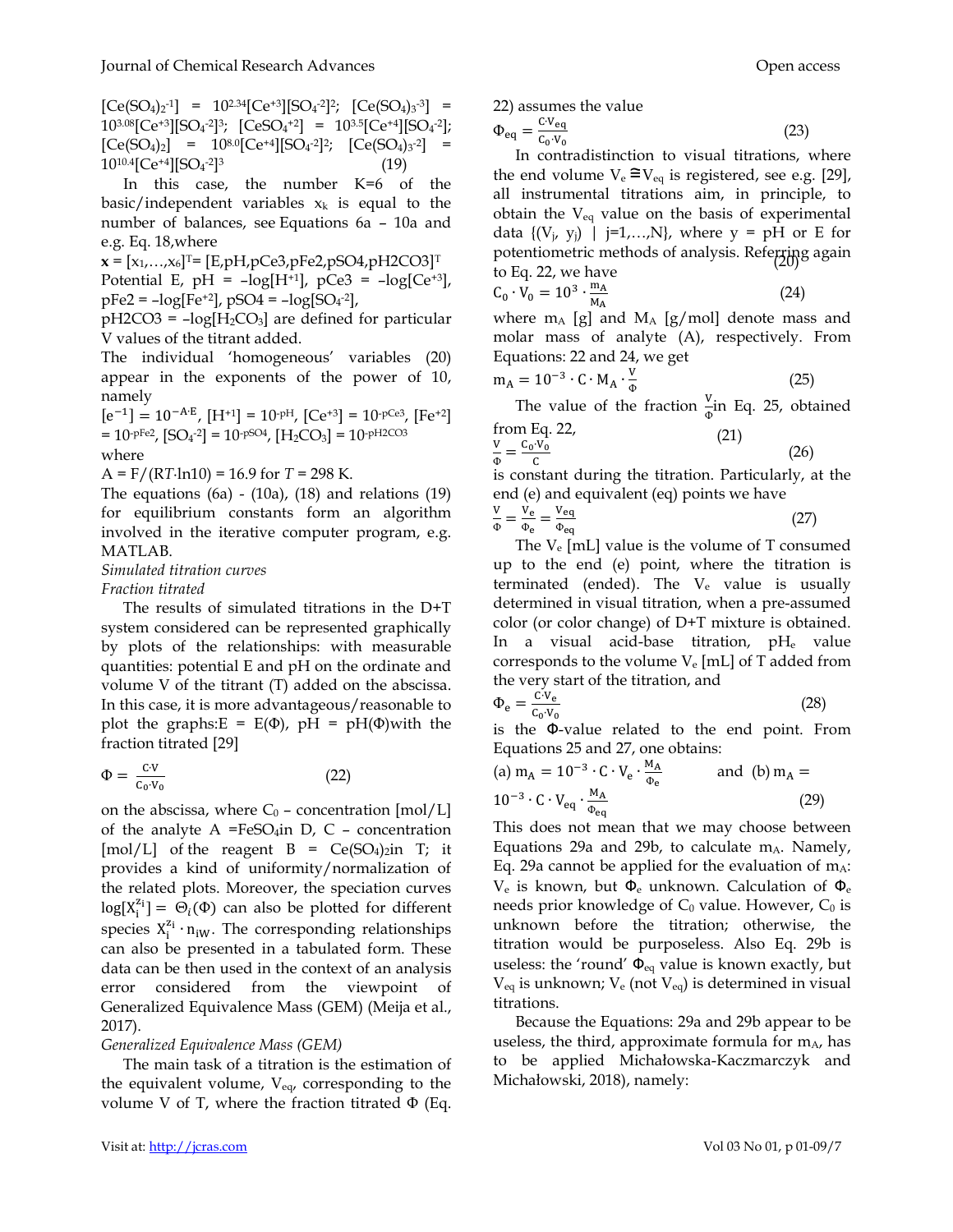$m'_A = 10^{-3} \cdot C \cdot V_e \cdot \frac{M_A}{\Phi_E}$  $\frac{m_A}{\Phi_{eq}}$   $\implies$   $m_A = 10^{-3} \cdot C \cdot V_e$ .  $R_{\Lambda}^{eq}$  $_{A}$  (30) where  $\Phi_{\rm eq}$  is put for  $\Phi_{\rm e}$  in Eq. 29a, and (31)

 $R_A^{eq} = \frac{M_A}{\Phi}$  $\Phi_{\bf eq}$ 

is named as the equivalent mass. The relative error in accuracy, resulting from this substitution, equals to

$$
\delta = \frac{m_A^{'} - m_A}{m_A} = \frac{m_A^{'}}{m_A} - 1 = \frac{v_e}{v_{eq}} - 1 = \frac{\Phi_e}{\Phi_{eq}} - 1 \tag{32}
$$

The Generalized Equivalence Mass (GEM) was formulated (1979) by Michałowski, as the counterproposal to earlier (1978) IUPAC decision, see (Ponikvar et al., 2008).

*Graphical presentation of results obtained from calculations* 

The results of calculations obtained for simulated titration of  $V_0 = 100$  mL of FeSO<sub>4</sub> (C<sub>0</sub> =  $0.01 \text{ mol/L}$  + H<sub>2</sub>SO<sub>4</sub> (C<sub>01</sub>) as D titrated with V mL of  $Ce(SO<sub>4</sub>)<sub>2</sub>$  (C = 0.1 mol/L) + H<sub>2</sub>SO<sub>4</sub> (C<sub>1</sub> = 0.5 mol/L) as T are presented in Figures 1 - 4; different  $C_{01}$  values and  $C_{02} = C_2 = 0$  were assumed there.

The changes in shape of the curves  $E = E(\Phi)$ and  $pH = pH(\Phi)$ , detailed in Figures 2a,b and 3, resulted mainly from differences between  $C_{01}$  and  $C_1$  values. Note that the solution of  $Ce(SO_4)_2$  is prepared by dissolution of this salt in  $H_2SO_4$ . The plot obtained at  $C_{01} = C_1 = 0.5$  is not exactly parallel to Φ-axis (Fig. 3); small changes in pH value result there from dilution and complexation effects (different for Ce and Fe species). *Some remarks* 

1. *Concerns cores, fans and players*. Cores are composed of fans, within the species containing also other fans or players. In the system considered here,  $SO_4$ <sup>-2</sup> is the core (composed of O and S as fans) that enters the species:

 $HSO<sub>4</sub><sup>-1</sup>·n<sub>4</sub>H<sub>2</sub>O$ ,  $SO<sub>4</sub>$  $SO_4$ -2·n<sub>5</sub>H<sub>2</sub>O, FeSO<sub>4</sub>·n<sub>11</sub>H<sub>2</sub>O,  $FeSO<sub>4</sub><sup>+1</sup>·n<sub>16</sub>H<sub>2</sub>O$ , Fe(SO<sub>4</sub>)<sub>2</sub>  $Fe(SO<sub>4</sub>)<sub>2</sub>$ -1·n<sub>17</sub>H<sub>2</sub>O,  $CeSO<sub>4</sub><sup>+2</sup>·n<sub>22</sub>H<sub>2</sub>O<sub>r</sub>$  $Ce(SO_4)_2 \cdot n_{23}H_2O$ ,  $Ce(SO<sub>4</sub>)<sub>3</sub>$ <sup>2</sup>·n<sub>24</sub>H<sub>2</sub>O, CeSO<sub>4</sub><sup>+1</sup>·n<sub>27</sub>H<sub>2</sub>O, Ce(SO<sub>4</sub>)<sub>2</sub><sup>-1</sup>·n<sub>28</sub>H<sub>2</sub>O,  $Ce(SO<sub>4</sub>)<sub>3</sub>$ -3 $\cdot$ n<sub>29</sub>H<sub>2</sub>O.

where H, O, S are fans, and Fe and Ce are players. The players are interrelated in the relations:  $[Fe^{+3}] = [Fe^{+2}] \cdot 10^{A(E - 0.771)}$ ;  $[Ce^{+4}] = [Ce^{+3}] \cdot 10^{A(E - 1.70)}$ , where potential E is involved.

2. *Concernsf<sub>12</sub>*. When formulating the balances *f*1 and *f*2, it can also be assumed that some water molecules are bound in clusters  $(H_2O)_{\lambda}$   $(N_{1,\lambda}, \lambda =1,$ 2,...) in aqueous solutions [43]. Writing these balances as follows:

 $f_1 = f(H)$ :  $2\cdot\sum_{\lambda=1}^{A} \lambda \cdot N_{1,\lambda} + N_2 (1 + 2n_2) + N_3(1 + 2n_3) + ...$  $f_2 = f(O)$ :  $\sum_{\lambda=1}^{A} \lambda \cdot N_{1,\lambda} + N_2 (1 + n_2) + N_3 (1 + n_3) + ...$ we have:  $f_{12} = 2f_{2} - f_{1}$ :  $- N_2 + N_3 + ...$ 

i.e., all components related to the clusters are cancelled.

*Final Comments* 

Physical theories reconstruct the properties and behavior of Nature in mathematical mode. The comparison of some predictions of basic physical theories with empirical data indicates that this reconstruction is extremely (sometimes unimaginably) accurate.

The correct thermodynamic approach to the problem within GATES/GEB is based on a solution of a system of algebraic equations, not on a (preassumed) chemical reaction notation, as were done previously/elsewhere. The formulation of reaction notations on the basis of the related speciation plots is a next, facultative (notobligatory) step made after calculations made according to GATES/GEB principles and graphical presentation of the results thus obtained.

The GEB is the hidden connection of physicochemical laws, and the breakthrough in thermodynamic theory of electrolytic redox systems. The GEB, considered as the general Law of Nature, provides the real proof of the Harmony in Nature. Paraphrasing a Chinese proverb, one can figuratively say that "the lotus flower, lotus leaf and lotus seed come from the same root" (Toporek et al., 2015). Similarly, the three kinds of balances: GEB, charge and elemental/core balances come from the same family of fundamental laws of preservation.

All the inferences made within GATES/GEB are based on firm, mathematical (algebraic) foundations, not on an extremely "fragile" chemical notation principle that is only a faint imitation of a true, algebraic notation, as indicated in the series of our review papers cited above. The approach proposed allows to understand far better all physicochemical phenomena occurring in the system in question and improve some methods of analysis. All the facts testify very well about the potency of simulated calculations made, according to GATES, on the basis of all attainable physicochemical knowledge. In this context GATES/GEBdeserves a due attention and